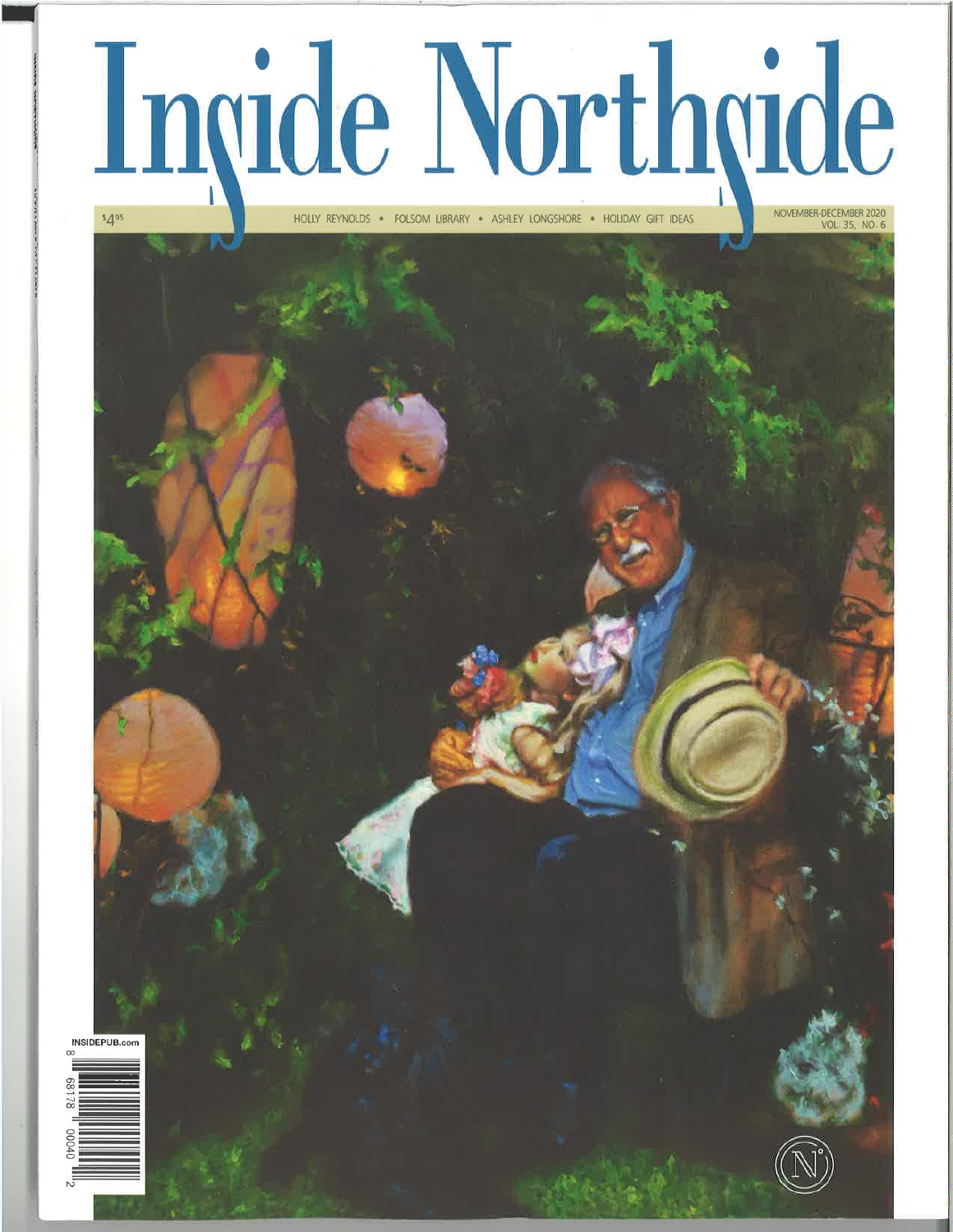

## Ola Magee: ln the Footsteps of Dick Knight

ETCHED ON A PLAQUE in the old Regina Coeli Convent in Covington, this saying has been one of the guiding forces in the life of Ola Magee. That building, and that statement, changed Ola's life, and, more importantly, changed the lives of countless children on the northshore for the last 5l years. The Convent, which housed the first Head Start

program here, was where new teachers went to train.

At the age of 20, OIa found herself with two babies just 13 months apart

standing at the doors of the Head Start facility in Franklinton looking to volunteer. An elderly, and very persuasive, gentleman at her church, Mr. Butler, had told her that it was time for her to get to work in the community while she was raising her babies. He saw something in Ola, and he wanted to nurture it.

Ola went back every single day after that, even with an hour roundtrip to bring the babies to her mom. That was after she dropped her husband, Richard, off at work, because they had only one car. And then, in the afternoon, she would do the whole process again-just to volunteer. Ola had found her calling in life; it did not take long for the staff to see her passion and offer her a paying job to officially join the Head Start team.

De familing in This life four babies in five years, and  $\mathcal{U}_\mathcal{U}$  will antitive you." grew and grew. Bolstered She and Richard had the demands on her time with a fierce drive to

> succeed, help from their families and their strong bond, she and Richard juggled it all, and her family thrived while Ola shot up the ranks of the Regina Coeli Head Start program. "The people I worked with kept me going. They just kept believing in me, and it drove me to do more. I thought, 'If they see that much in me, it must be there, so I kept moving forward," says Ola.

I

z tr

z z

ohoto

re

**OD** ont